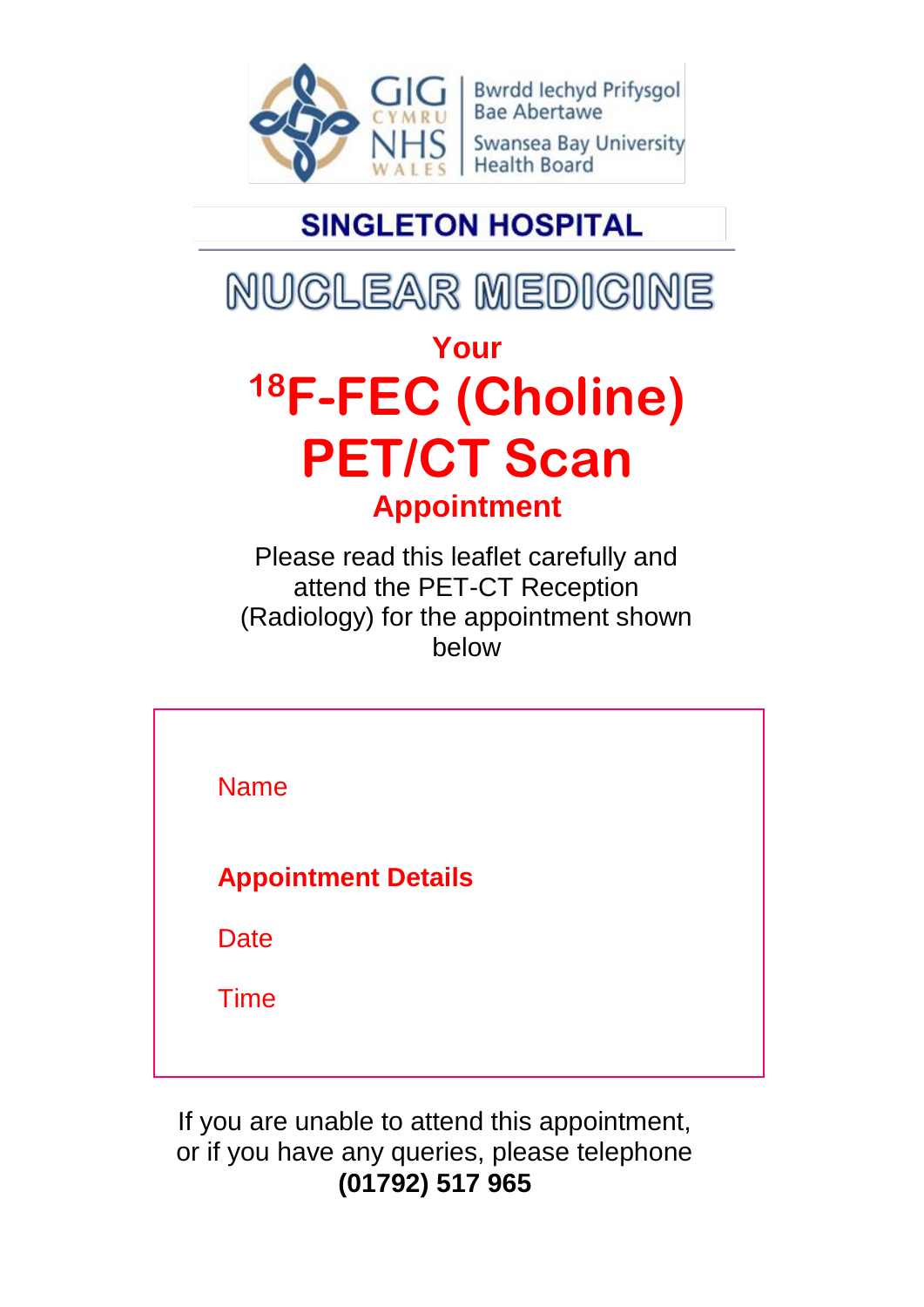#### **A Guide to your <sup>18</sup>F-Choline PET/CT scan**

Your referring specialist has decided that you should have a PET/CT scan as part of your care at this hospital. This is an extremely beneficial procedure as it provides a lot of very useful information that will help decide the type of treatment you may need.

This leaflet contains important information about the procedure, as well as some things that you will need to know and do beforehand. This will help us to ensure that everything runs smoothly for you and you get the best from your scan.

#### **Read this leaflet carefully and if there are any questions or concerns please telephone the department.**

#### **What is an <sup>18</sup>F-Choline PET/CT scan?**

A PET/CT scan is made up of two scan types or 'imaging':

**PET** (Positron Emission Tomography) uses very small amounts of a radioactive tracer ( <sup>18</sup>F-Choline) which, once injected into one of your veins, can be seen on the scan and show how parts of your body are functioning.

**CT** (Computed Tomography) uses X-rays to produce images of the different density or thickness of organs in your body.

By combining these two images, a PET/CT scan can show how well certain parts of your body are working, as well as showing what they look like. You get a very detailed and accurate internal picture which a referring specialist can use to help diagnose and, if necessary, decide the most effective treatment.

PET/CT scans are particularly helpful for investigating confirmed cases of [cancer,](https://www.nhs.uk/conditions/cancer/) to see how far the cancer has spread and how well it is responding to treatment.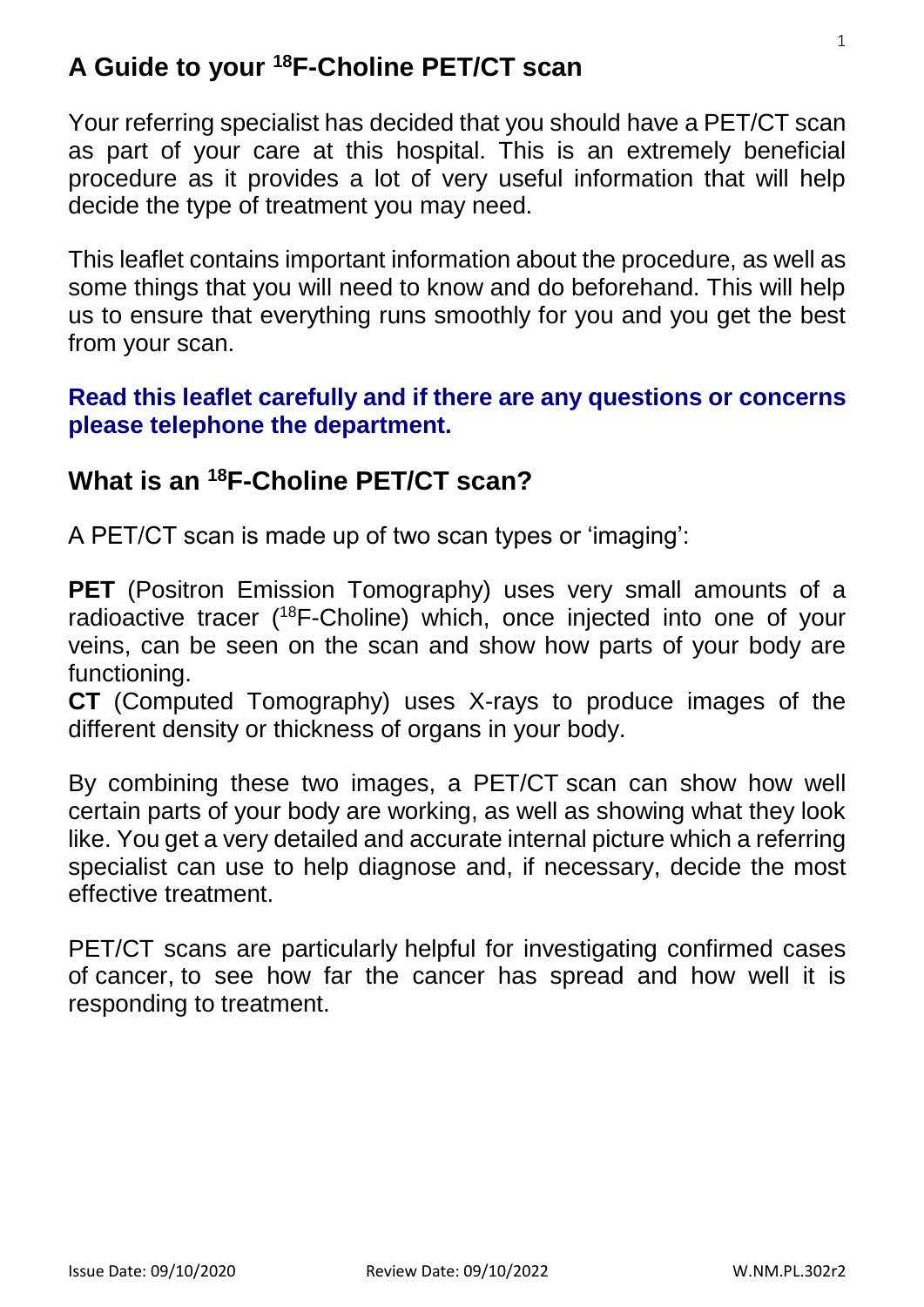If you take **colchicine** (for example to treat gout), please stop this **48 hours** prior to your appointment. **Why?**

Colchicine can affect how the <sup>18</sup>F-Choline is absorbed in the body. This could reduce the quality of your scan.

- Other regular medication can be taken as normal. Please bring a list of your medication with you to your appointment.
- Avoid strenuous activity and exercise for **24 hours** prior to your appointment. **Why?**

We need you to be as relaxed and rested as possible. Unnecessary radioactive uptake in active muscles will also reduce the quality of your scan.

 Make sure you keep yourself warm for **12 hours** before your scan, and bring some warm clothes to your appointment with you. **Why?**

If you are cold, there may be more uptake of the radioactive tracer in your muscles and other tissues. This could reduce the quality of your scan.

• If possible, wear loose fitting clothes without metal zips/fasteners and minimal jewellery. We will be able to provide suitable clothing, alternatively. **Why?**

You will need to remove any jewellery or metallic objects, as the presence of metals will create imaging problems. We can't guarantee the safety of valuables so you may want to leave them at home.

• If you are running late or are unable to attend, you must contact us **IMMEDIATELY**. Aim to arrive 15 minutes prior to your appointment. **Why?**

For the procedure, you will be given an injection, which is produced just for you and has a very short shelf life. If you are late, we may not be able to proceed with your scan.

**If you think you are going to be late, or don't think you can come please call us on 01792 517 965 as soon as possible.**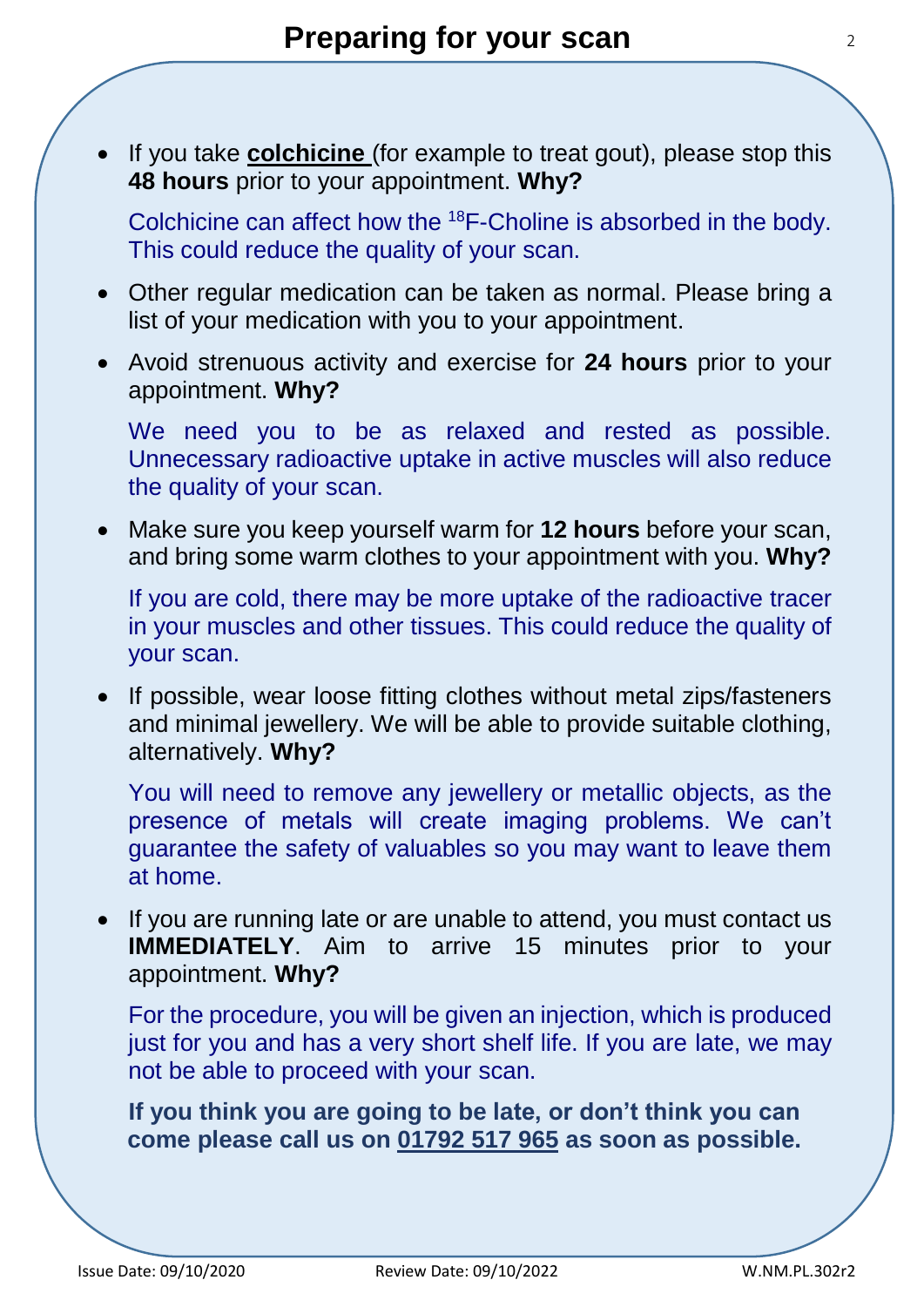- You may bring a friend or relative, provided that they are **over 18** and **not pregnant**. However, they will have to remain in the waiting room during your appointment.
- If you are claustrophobic, please ask the hospital staff before the day of the scan about the possibility of having a mild sedative to help you relax. Sometimes your referring specialist may also decide to give you a sedative to get better results from your scan. This will be discussed with you prior to your appointment. You will be asked not to drive for 24 hours afterwards, as it may not be safe to do so.
- Expect to be in the department **for 2-3 hours.**

#### **What does the test involve?**

- Following check-in at reception, you will be escorted to a private preparation area;
- You may be asked to change into a gown and remove jewellery or metallic objects;
- You will be asked a brief medical history and the procedure will be explained;
- Sometimes there will be staff in supervised clinical training present. Please tell us if you are not comfortable with this.
- A small needle will be inserted into a vein in your arm/hand. The radioactive tracer will then be injected;
- After the injection, you will need to rest and remain lying down comfortably for approximately 1 hour while the radioactive tracer is absorbed in your body. You will be asked to avoid talking while you wait because moving and speaking can affect where the <sup>18</sup>F-Choline goes in your body;
- Immediately prior to your scan, you will be asked to empty your bladder;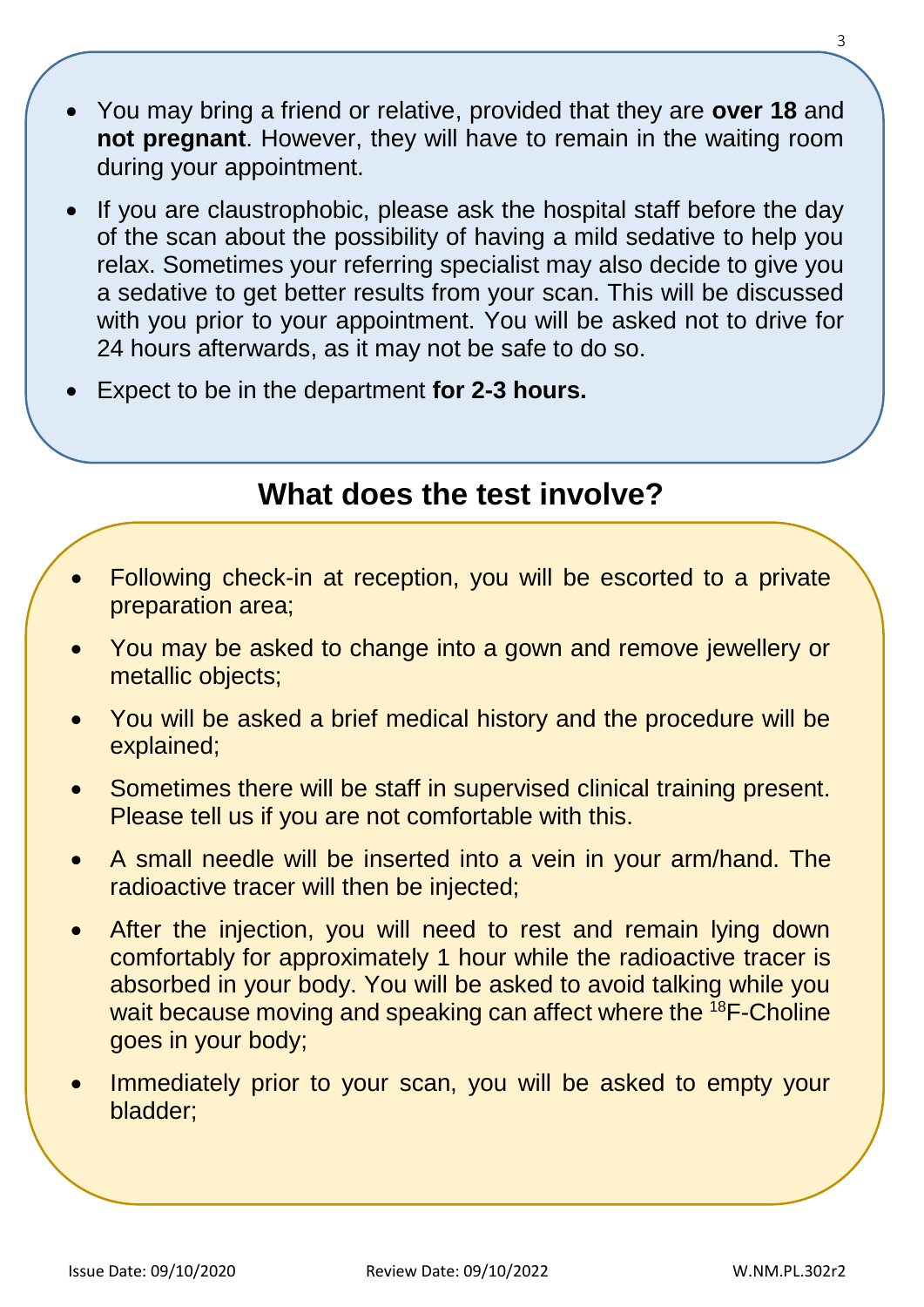- In the scanning room, you will be asked to lie on your back on the scanning bed with your arms supported above your head. In certain circumstances, we may scan you with your arms by your side;
- The bed will move through the ring of the scanner and collect images for between 15 to 60 minutes, depending on the type of scan that you need;
- It is very important that you keep still during the entire scan.

### **Benefits, Risks and Side Effects**

The main benefit of the test is making the correct diagnosis or allowing us to effectively monitor your treatment. Please remember that your referring specialist has decided that this scan is beneficial for you.

Nuclear Medicine procedures are among the safest of diagnostic imaging tests. The amount of radiation received during a PET/CT scan will have been approved by an imaging specialist and tailored specifically to you. The typical amount of radiation from the entire examination is about the same as you would receive naturally over seven years so the risks associated with it are considered to be low. Also, there have been no documented side effects associated with the radioactive tracer.

The scan will not be uncomfortable, apart from the pinprick of the injections. You will need to remain still while the pictures are taken but you will be placed as comfortably as possible.

### **After the scan**

Once the scan is complete and you have used the toilet, you are free to leave as soon as you feel ready. You may eat and drink immediately after the scan. **Drink 4-5 glasses of water** and empty your bladder frequently, to flush any excess tracer from your kidneys. This will lower the radiation dose to your bladder and pelvis.

We recommend that you stay away from **pregnant women and young children** for about **8 hours** while the radioactive tracer may still be in your system.

#### **When will I get my results?**

You will not have the results on the day of your scan. Your scan will be analysed by our Consultant Radiologist and a report will be sent to the referring specialist who requested your scan within 1 week.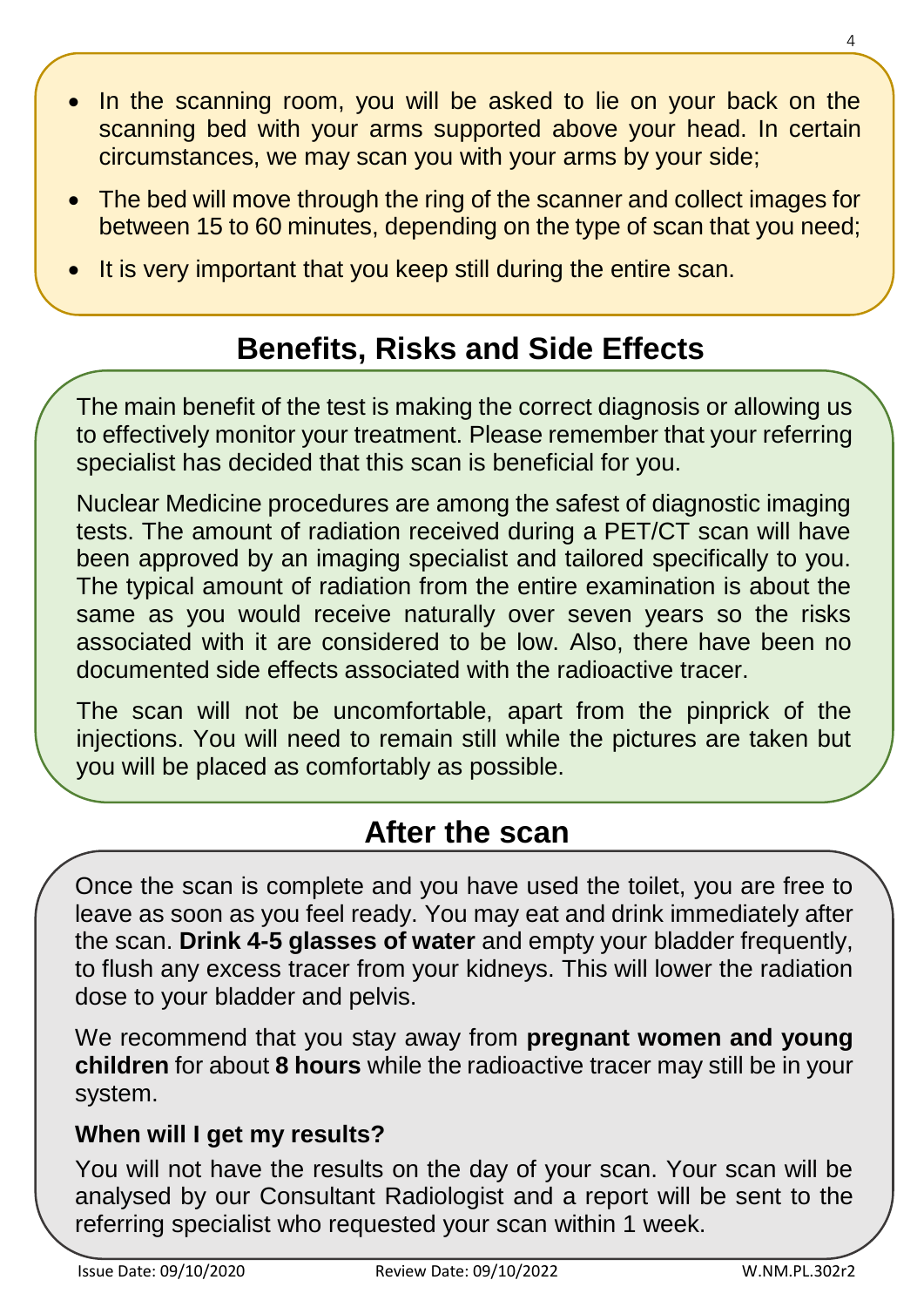#### **Meet the PET/CT team**

A mixed group of professionals from the **NHS** and from **Alliance Medical** will be involved in providing your scan.



# **The PET/CT Scanner**

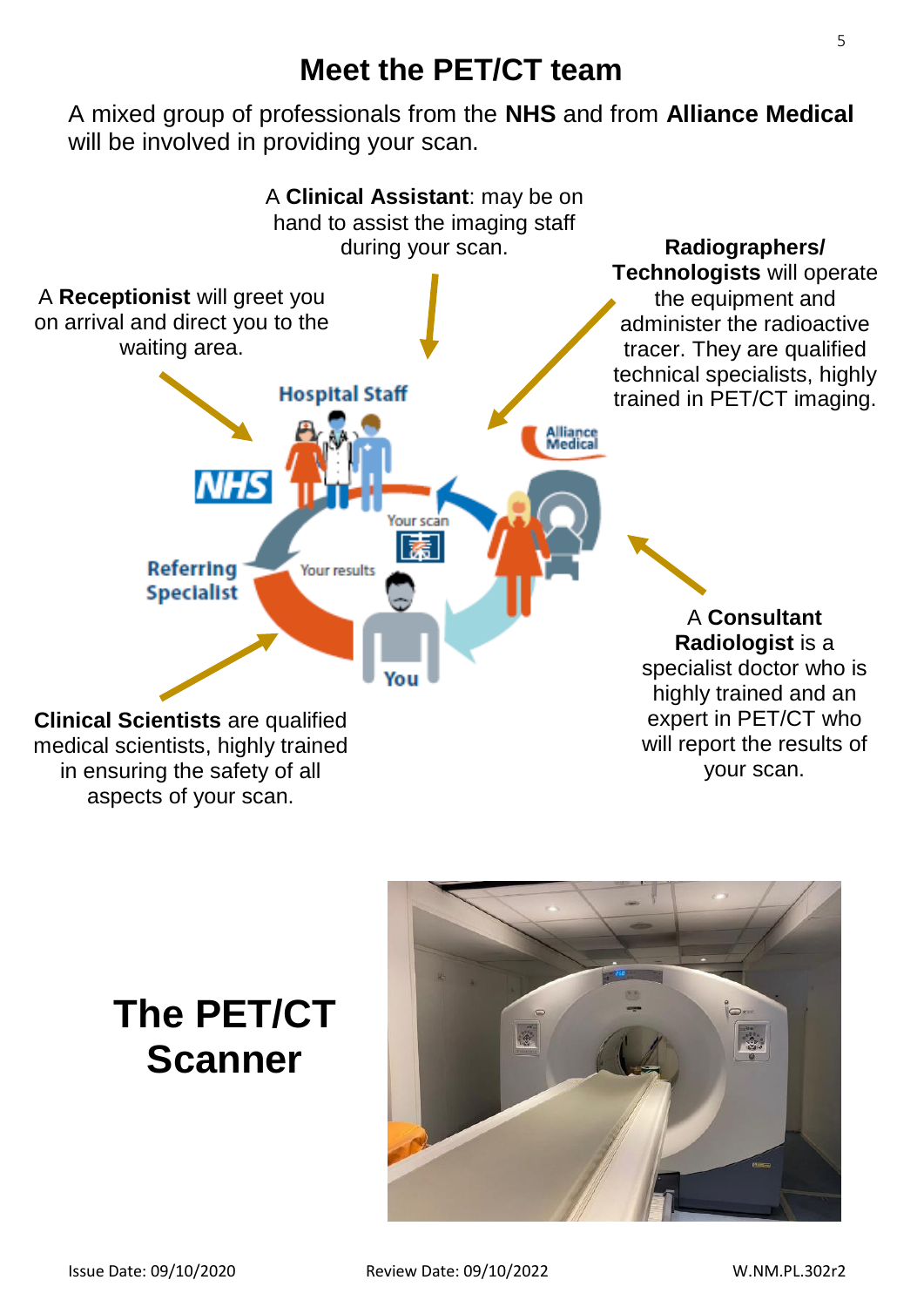- 1. If you take **colchicine**, please stop taking this **48 hours** prior to your appointment.
- 2. If you are on **dialysis treatment**, please contact the department (unless you have already discussed this with us).
- 3. Please do not give **blood** or **urine samples** during the first **24 hours** following your PET/CT scan appointment.
- 4. Continue with any other **medication** that has been prescribed for you.
- 5. Avoid strenuous exercise for **24 hours** prior to your appointment.
- 6. **Keep warm** for **12 hours** before your appointment, and bring some warm clothes with you.
- 7. Arrive at the department **promptly** at the time and date given on the front of this leaflet.
- 8. Upon arrival, report to the **PET/CT reception desk**. A map of the hospital is shown on the back of this leaflet.
- 9. If you are given a sedative, you will be asked **not to drive for 24 hours** following your scan. Please make sure that you have planned how you will get home.

10. If you **cannot** attend for your scan or if you have any questions about

this procedure, please telephone and let us know.

Please be aware that we can sometimes experience technical difficulties with the scanner or the injection (which is manufactured off-site). On these rare occasions, we will inform you as soon as possible and we will arrange a new appointment with you.

#### **Questions?**

If you have any questions or concerns regarding your appointment, please contact us on **01792 517 965** or alternatively on **01792 285 295**.